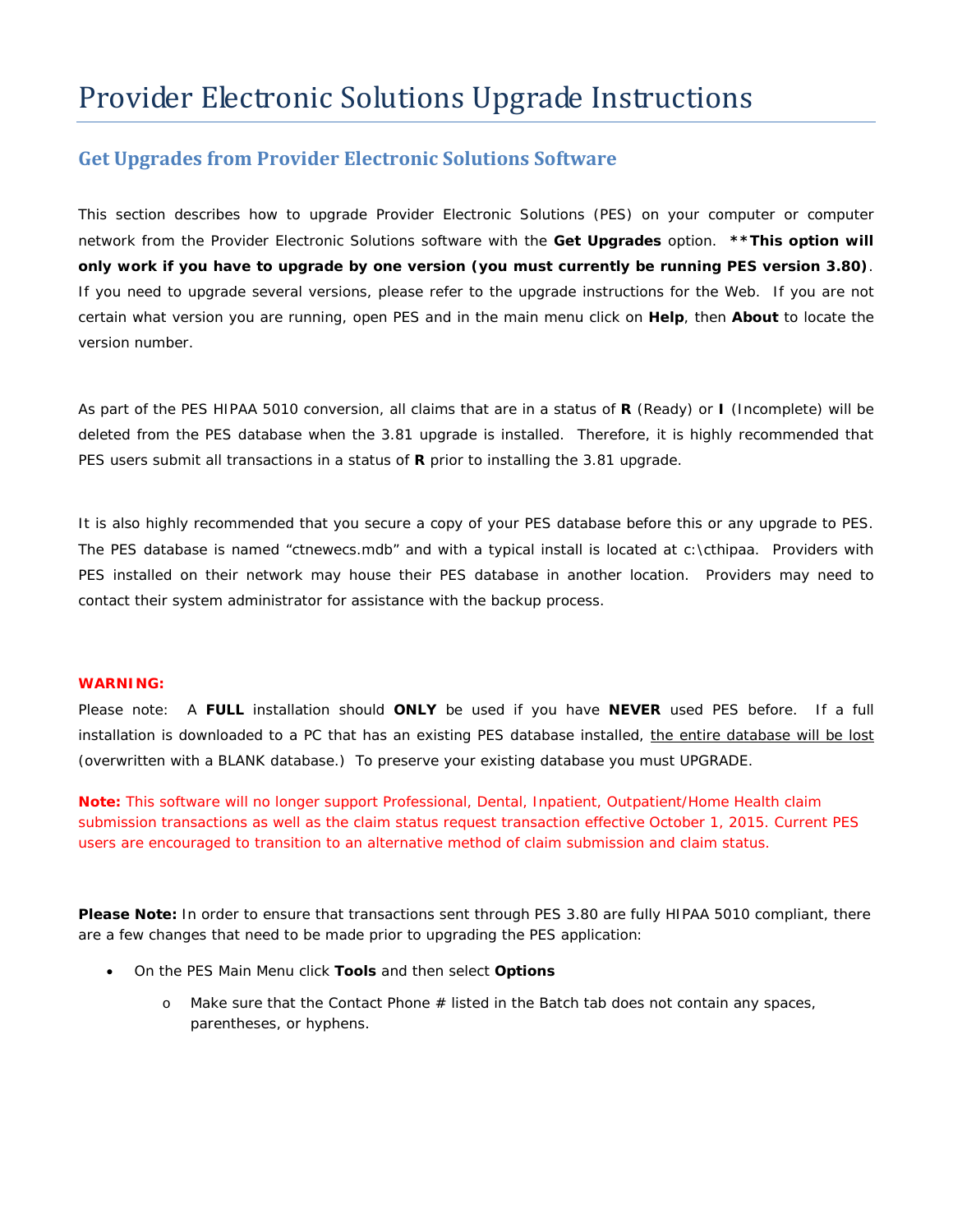

- On the *Main Menu* click **Lists** and then **Billing Provider**. For each listed provider you must verify that:
	- o The *Provider ID* field contains the provider's correct NPI number or Medicaid ID.
	- o The *Taxonomy Code* on file is the taxonomy code the provider used to enroll with the CT Medical Assistance Program.
	- o If you have a provider listed without an NPI number, the *Taxonomy Code* field is left blank.
	- o The *Provider Address* fields (*Line* 1 and *Line* 2) do not contain a P.O. Box.
	- o The *Zip* code is 9 digits in length (zip+four format).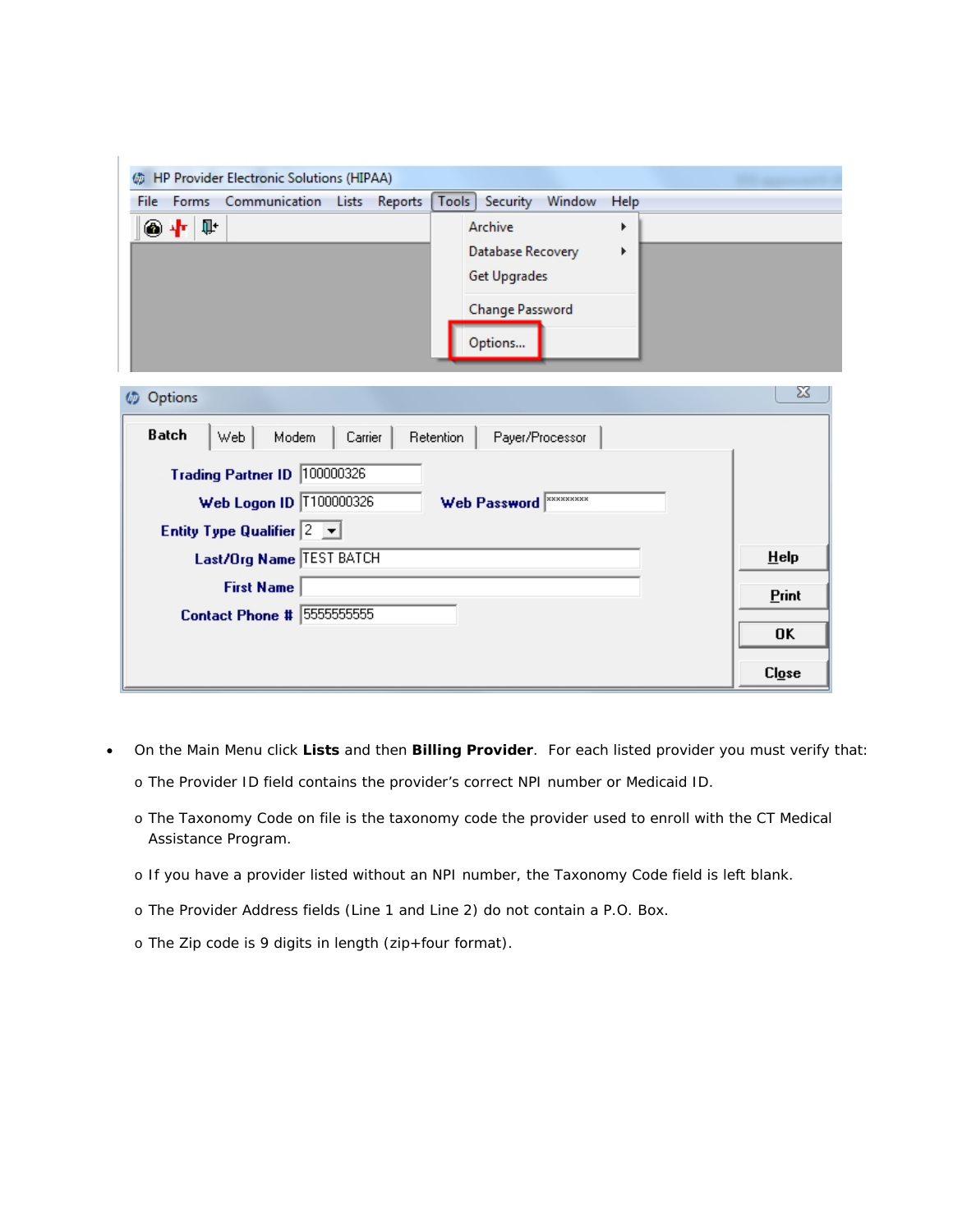| HP Provider Electronic Solutions (HIPAA)<br>硷 |                                                            |
|-----------------------------------------------|------------------------------------------------------------|
| Forms Communication<br><b>File</b>            | Lists<br>Reports<br>Tools<br>Security<br>Window<br>$He$ lp |
| 耻<br>◉∱                                       | Client                                                     |
|                                               | <b>Billing Provider</b>                                    |
|                                               | <b>Other Provider</b>                                      |
|                                               | Taxonomy                                                   |
|                                               | <b>Admit Source</b>                                        |
|                                               | <b>Admission Type</b>                                      |
|                                               | Carrier                                                    |
|                                               | <b>Condition Code</b>                                      |
|                                               | Diagnosis ICD9                                             |
|                                               | Diagnosis ICD10                                            |
|                                               | Occurrence                                                 |
|                                               | Other Insurance Reason                                     |
|                                               | <b>Patient Status</b>                                      |
|                                               | <b>Policy Holder</b>                                       |
|                                               | Revenue                                                    |
|                                               | <b>Type Of Bill</b>                                        |
|                                               | <b>Value Code</b>                                          |
|                                               |                                                            |

| HP Provider Electronic Solutions (HIPAA)<br>œ                                                                                   |              |
|---------------------------------------------------------------------------------------------------------------------------------|--------------|
| Forms<br>Lists<br>Fdit<br>View<br>Tools<br>Window<br>File<br>Help                                                               |              |
| 人生遍<br>Ť.<br>D X r 国  圏 <br>41<br>老前龟<br>扁                                                                                      |              |
| <b>Billing Provider</b><br>ω                                                                                                    | $\Sigma$     |
| Provider ID 2103211231<br>Provider ID Code Qualifier $ \% $                                                                     | Add          |
| Taxonomy Code 213400000X<br>Entity Type Qualifier $ 2 - \blacktriangleright $                                                   | Delete       |
| Last/Org Name TEST PROVIDER<br><b>First Name</b><br>SSN / Tax ID 123456789<br>SSN / Tax ID Qualifier $24$ $\blacktriangleright$ | Undo All     |
| <b>Provider Address-</b>                                                                                                        | Save         |
| Line 1 111 TEST AVE<br>Line 2<br><b>City HARTFORD</b><br>Zip 12345-6761<br>State CT                                             | Find         |
|                                                                                                                                 | Print        |
| Type Qualifier<br>Provider ID<br>Last/Org Name<br>Taxonomy.                                                                     |              |
| 2103211231<br>213400000X<br><b>TEST PROVIDER</b>                                                                                |              |
|                                                                                                                                 |              |
|                                                                                                                                 | <b>Close</b> |

These same checks must be done to all entries in the **Other Provider** list.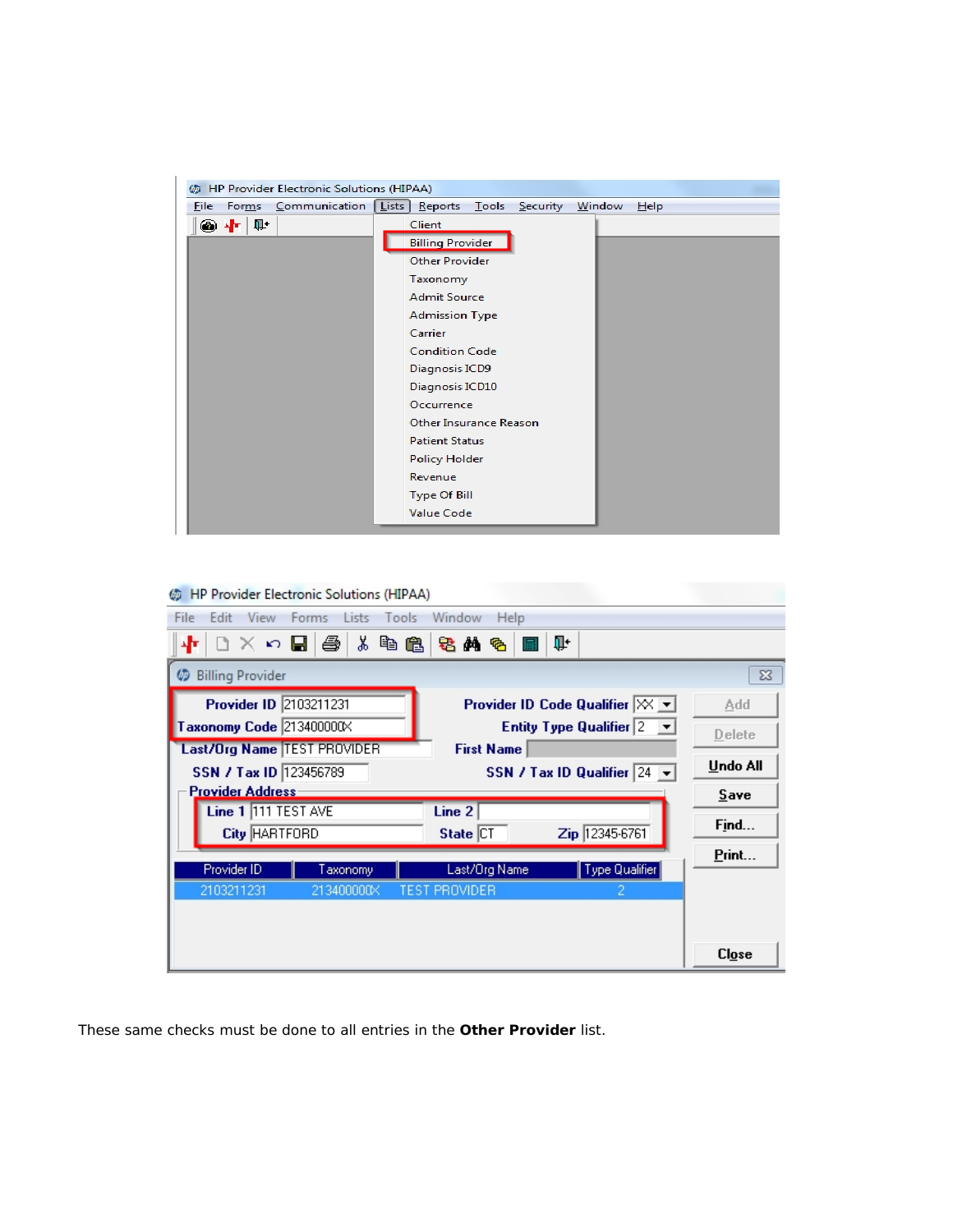# **Upgrade for Network Install**

**Important:** When applying an upgrade in a network environment, make sure that you upgrade all PCs running PES (primary or **Typical** first, then **Workstations**). This will ensure that all copies of PES remain synchronized. To ensure the upgrade is successful, verify the following:

- No one is using the database at the time the upgrade is being applied
- All PCs running the application are upgraded
- The database is upgraded first
- **Step 1** Locate the primary or **Typical** installation of the PES software; this is where the database resides.
- **Step 2** Follow the steps for *Upgrade for Stand Alone Computer* (Steps 1 through 4) and *Apply Upgrades* (Steps 1 through 7).
- **Step 3** Once you have upgraded the primary or **Typical** database, you can begin the workstation upgrades.

It is important that *all* networked installations of PES be upgraded before any users log back into the software and begin to modify the database or submit claims and inquiries.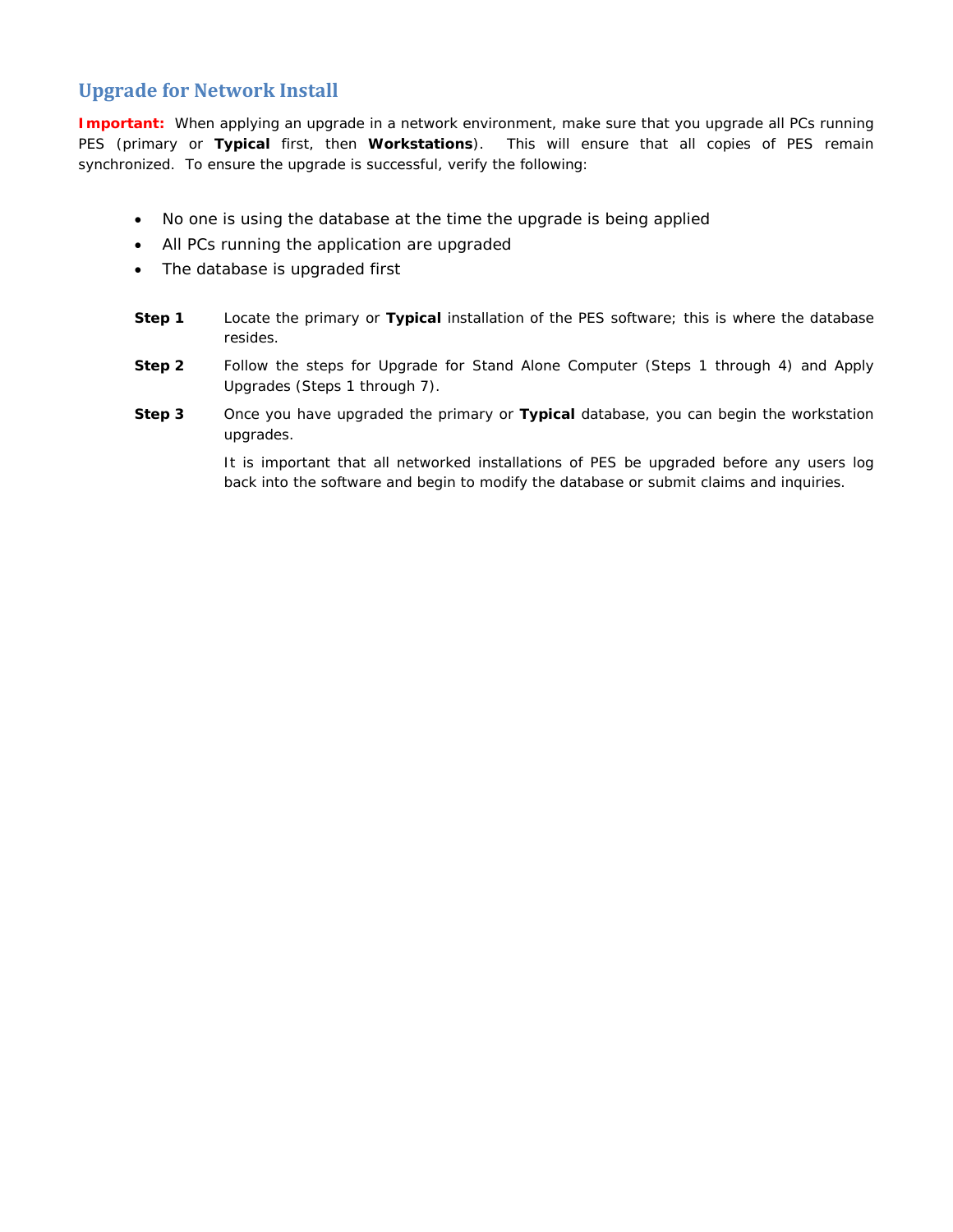# **Upgrade for Standalone Computer from PES Software**

## **Get Upgrades**

Use these instructions to begin a standalone computer upgrade.

- **Step 1** Open the Provider Electronic Solutions software.
- **Step 2** Select **Tools** from the main menu, then select **Get Upgrades**.



**Step 3** After the upgrade has been downloaded, the following dialog box will appear. Click **OK.**



**Step 4** Exit the PES software. Proceed to **Apply Upgrade.**

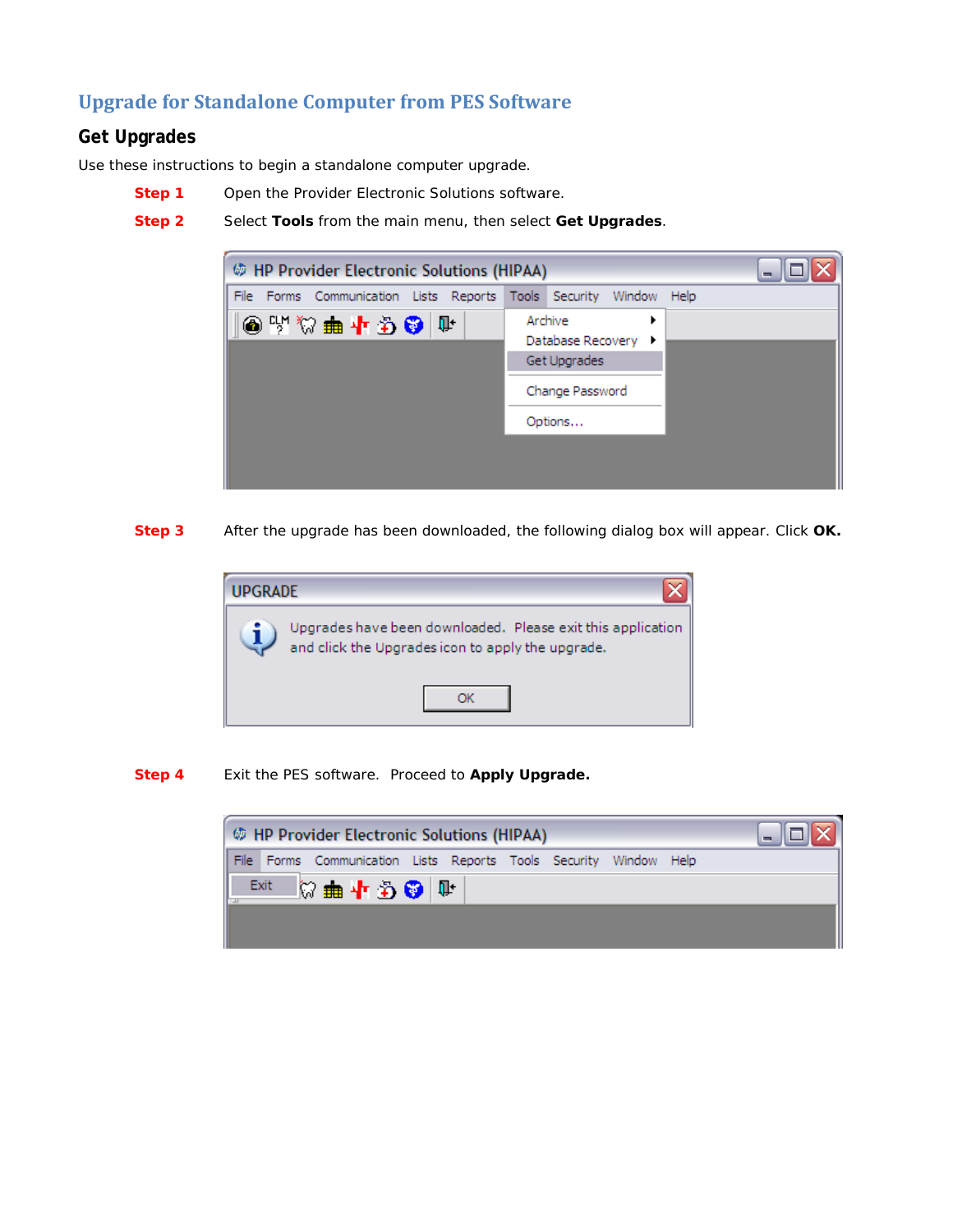## **Apply Upgrade**

- **Step 1** Close PES (if it is currently running)
- **Step 2** Select the **Start** button in the lower left of your desktop, and then select **All Programs**, **CT HP Provider Electronic Solutions**, **Upgrade**.



Or you can double-click the **CT HP Provider Electronic Solutions** folder on your desktop to locate the **Upgrade** option/icon. Double-click the **Upgrade** icon.



**Step 3** You will be prompted to exit all applications prior to continuing with the upgrade. Click **Yes**  to proceed.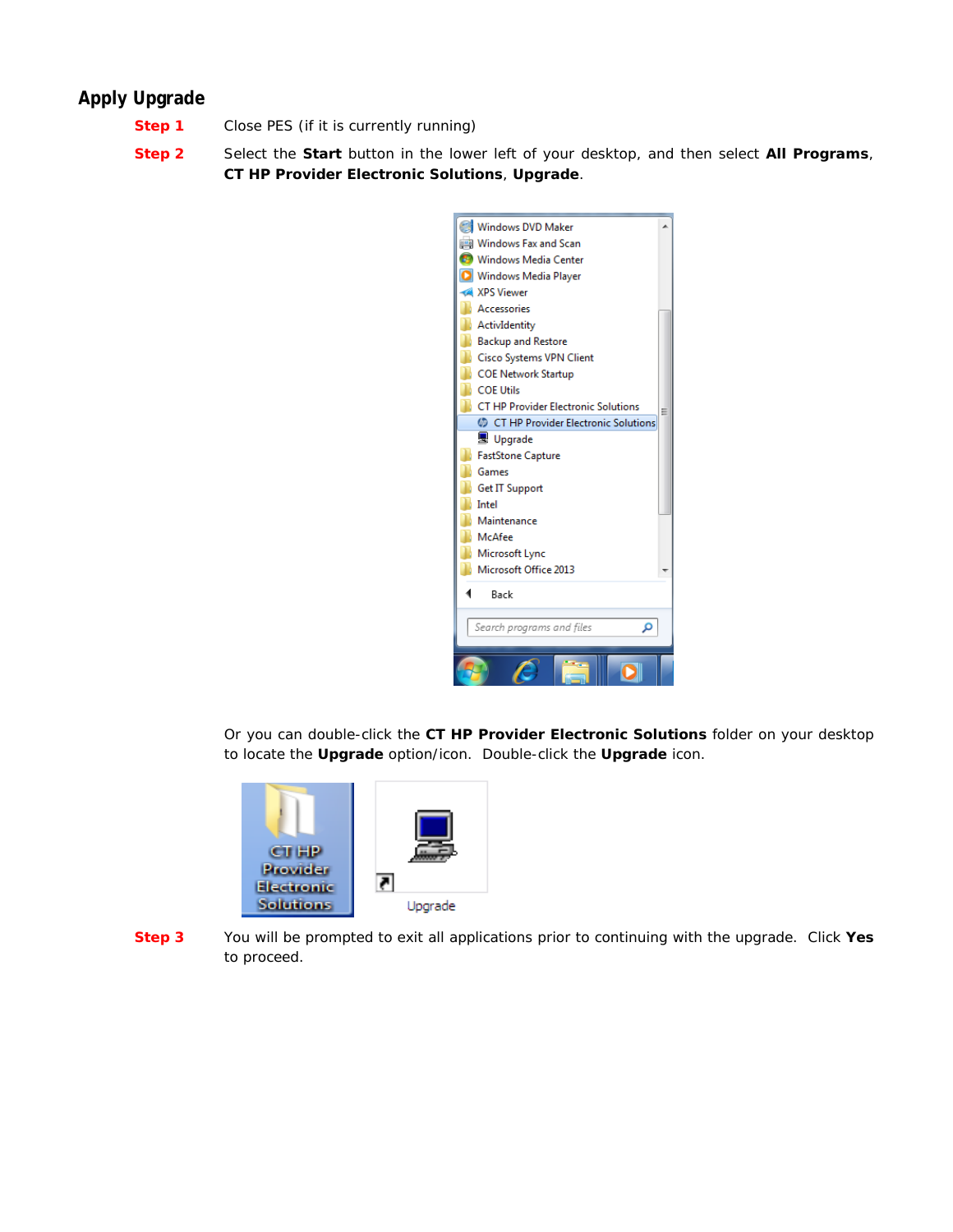

**Step 4** A message displays asking you to OK proceeding with the upgrade to PES 3.81. Click **OK**.



**Step 5 Step 5** The *Upgrade* application will extract the necessary temporary files and prepare to perform the upgrade.

| Restoring |                                                |  |  |  |
|-----------|------------------------------------------------|--|--|--|
| 100%      | Extracting: c:\cthipaa\upgrades\temp\install\c |  |  |  |
|           | Item 19 of 46                                  |  |  |  |
|           |                                                |  |  |  |

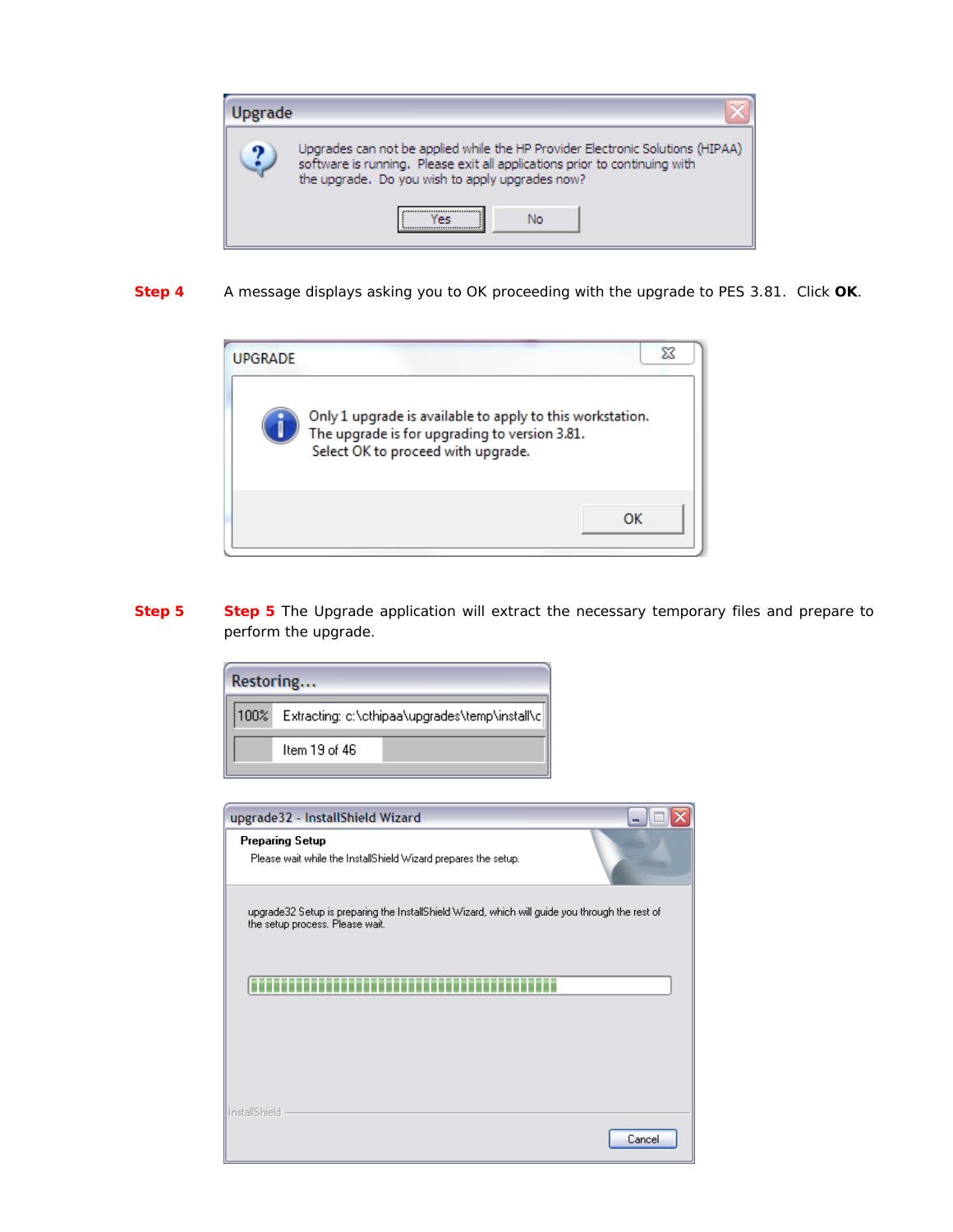**Step 6** An upgrade message displays to confirm the upgrade to PES version 3.81. Click **Next**.



Once the upgrade is completed a final message displays. Click **Finish** to exit the application.

| <b>Provider Electronic Solutions Upgrade</b> |                                                                                          |  |
|----------------------------------------------|------------------------------------------------------------------------------------------|--|
|                                              | InstallShield Wizard Complete<br>Setup has finished installing UPGRADE on your computer. |  |
|                                              | Finish<br>< Back<br>Cancel                                                               |  |

**Step 7** An invalid NPI stored in the Billing or Other list and submitted on a claim using the new 5010 version of PES will cause the entire batch of claims to reject. It is important to update any invalid NPI's before submitting claims using this new version. **IMPORTANT: When either the Billing or Other provider list has been updated, claims that are**